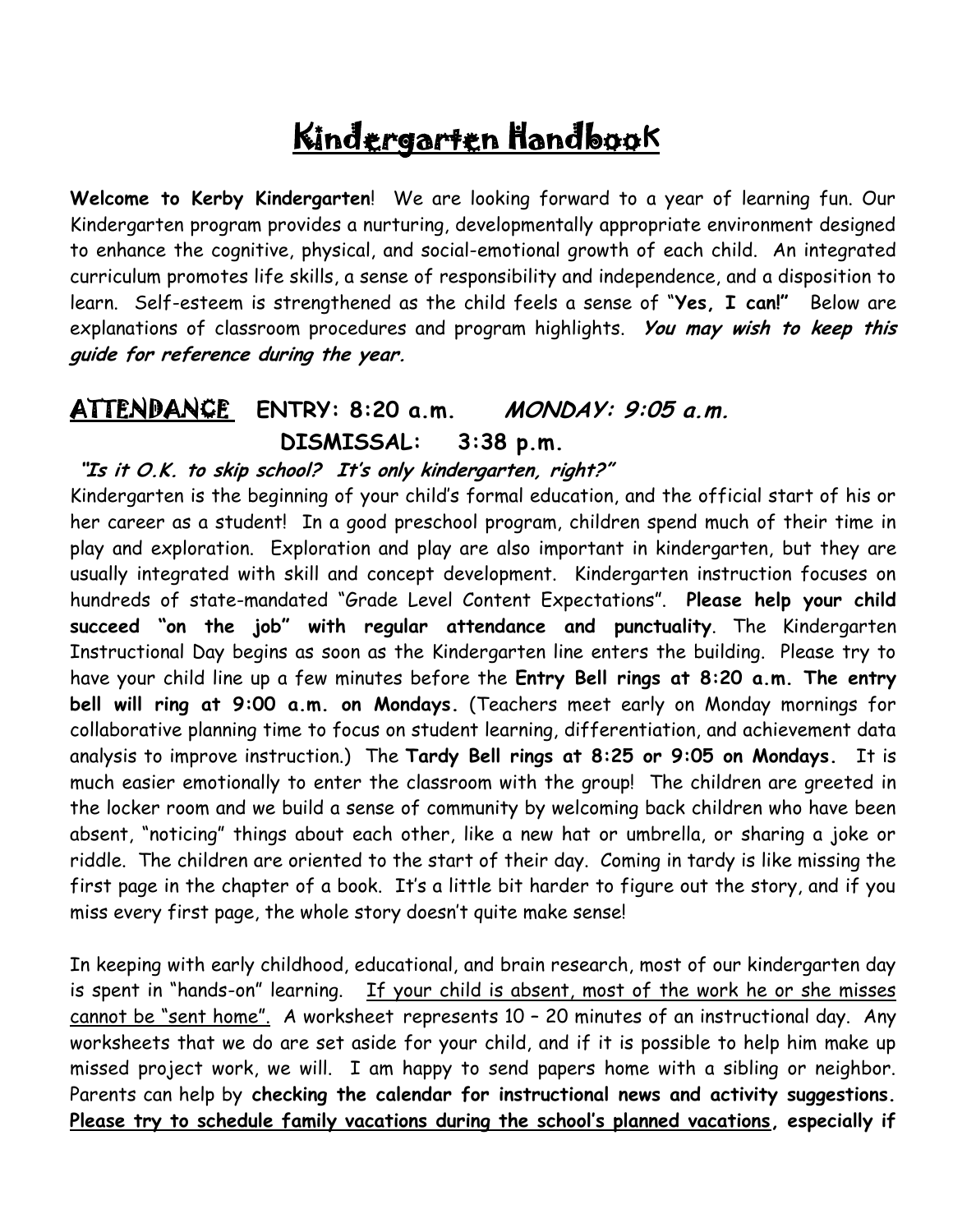**your child needs help reviewing or reinforcing skills and concepts** or has separation anxiety issues.

**BIKING to SCHOOL** – It is also a long-standing Kerby policy that Kindergartners and first semester first graders are NOT ALLOWED to BIKE, SKATEBOARD, or ride a SCOOTER to school, even with an accompanying adult. Our goal is to keep the youngest students safe. Walking to school in the congestion is a big enough challenge for young students.

# HOME/SCHOOL COMMUNICATION

Cooperative interaction between home and school is an essential ingredient in the success of an educational program. Our program features many avenues for home/school communication, including newsletters, calendars, websites, weekly folders, progress reports, and conference opportunities. Home/school learning activities are promoted to help your child connect his "school learning" to the larger world.

**A Home/School learning calendar** will be sent home each month noting special days, units of study, letters of the week, and suggested support and enrichment activities. It is correlated to the school and district calendars. A **Show and Tell calendar** noting the "Apple of the Day" (Show and Tell person/class leader) and the "Kerby Cougar of the Week" accompanies the learning calendar.

**The Kindernews (class newsletter)** is sent home several times a month in the weekly **Going Home folder**. This folder contains school and class information, and some student work. Notes to parents and supplemental work to strengthen skill areas are also placed in the folder. Some student work will be sent home in backpacks on a daily basis. The **main pocket of your child's backpacks will be checked each day for notes from home.**

On most days I am available to answer a quick question at entry or dismissal times. E-mail response takes about one day, as I am often not able to check e-mails until after school. My e-mail address is pamela.cronovich@gpschools.org. While voice mail is available, it is the least efficient method for teacher contact, so I don't encourage its use. **If there is a change in your child's dismissal routine, please DO NOT leave a voice or e-mail message, as I may not check it until after dismissal. Please ask the secretary to call the classroom and relay the message to me.**

Grosse Pointe Schools schedule Fall and Spring Conferences. A Fall Conference sign-up sheet will be available at Back-to-School Night. It will also be posted outside the office for several days.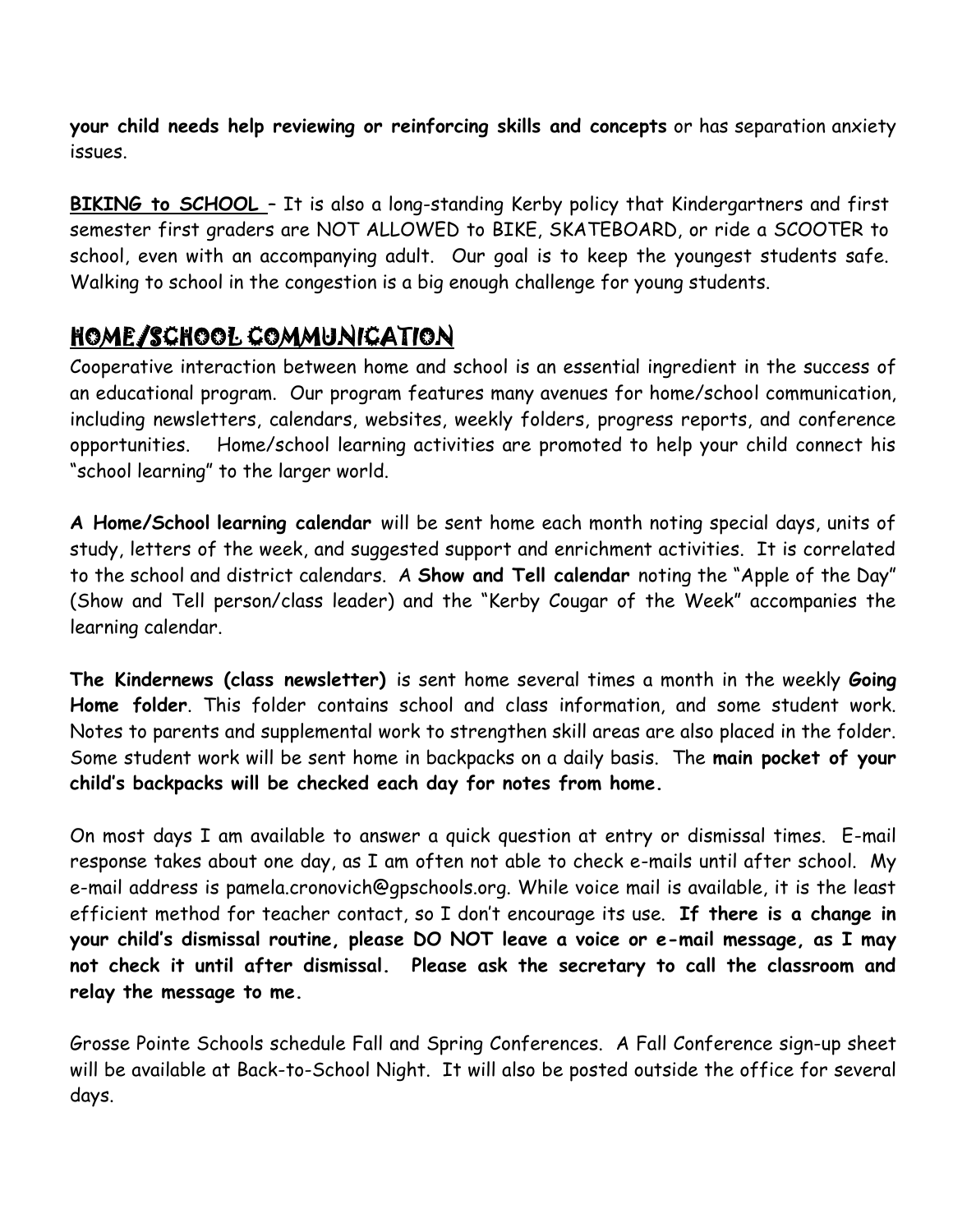Kindergartners experience happy, busy days. Often children will share more information with their families if specific questions are asked ("What did you do during choice time today?"). Time constraints limit phone calls that I can make to parents to share happy news. Please assume that "no news is good news". Minor problems experienced by children are handled inclass using a problem-solving approach. Parents will be contacted by note or a phone call home to make a joint plan to help a child who is experiencing a persistent (three or more times) or unusual problem. Kindergarten children are perfectly wonderful, but not wonderfully perfect!

# KINDERGARTEN INDIVIDUAL SNACKS

The kindergartners will be asked to bring in INDIVIDUAL SNACKS for our snack time. We will often enjoy our snacks during story time, so to help make this an easy procedure, please follow these guidelines:

- 1.) Place the **snack in a LABELED zip-lock baggie** or reusable container. (If the snack is already individually packaged, please open one end before placing it in the baggie or container.)
- **2.)**Snacks should be **healthy and non-messy**. To safeguard everyone's health, please follow these exclusion guidelines: **NO PEANUT or NUT products NO SMALL ROUND or CYLINDRICAL items (choking hazard). NO CANDY, COOKIES,CHIPS, or items requiring a SPOON or SPREADER.**
- **3.) SUGGESTED SNACK MENU**
	- **CRACKERS**
	- **PRETZELS**
	- **FUN FRUIT SNACKS or FRUIT LEATHER**
	- **FRUIT CHIPS or FRUIT CRISPS**
	- **FRESH FRUIT**
	- **CEREAL or GRANOLA BARS**
	- **RAISIN or CINAMMON BREAD**

**FOOD ALLERGIES If your child has a FOOD ALLERGY, please see me right away** so that I can plan for his/her safety. The school has a form for you to complete.

**SPARE SNACKS PRETZELS** will be available for students who forget their snacks or become hungry at other times of the day. Please see me right away if you do not want your child to be given pretzels.

**BIRTHDAY TREATS will be NON-FOOD ITEMS.** Students will be assigned a Birthday Celebration Day on or close to their birthday as part of the Show and Tell calendar. Students are asked to bring in small items to share such as pencils, stickers, or small toys,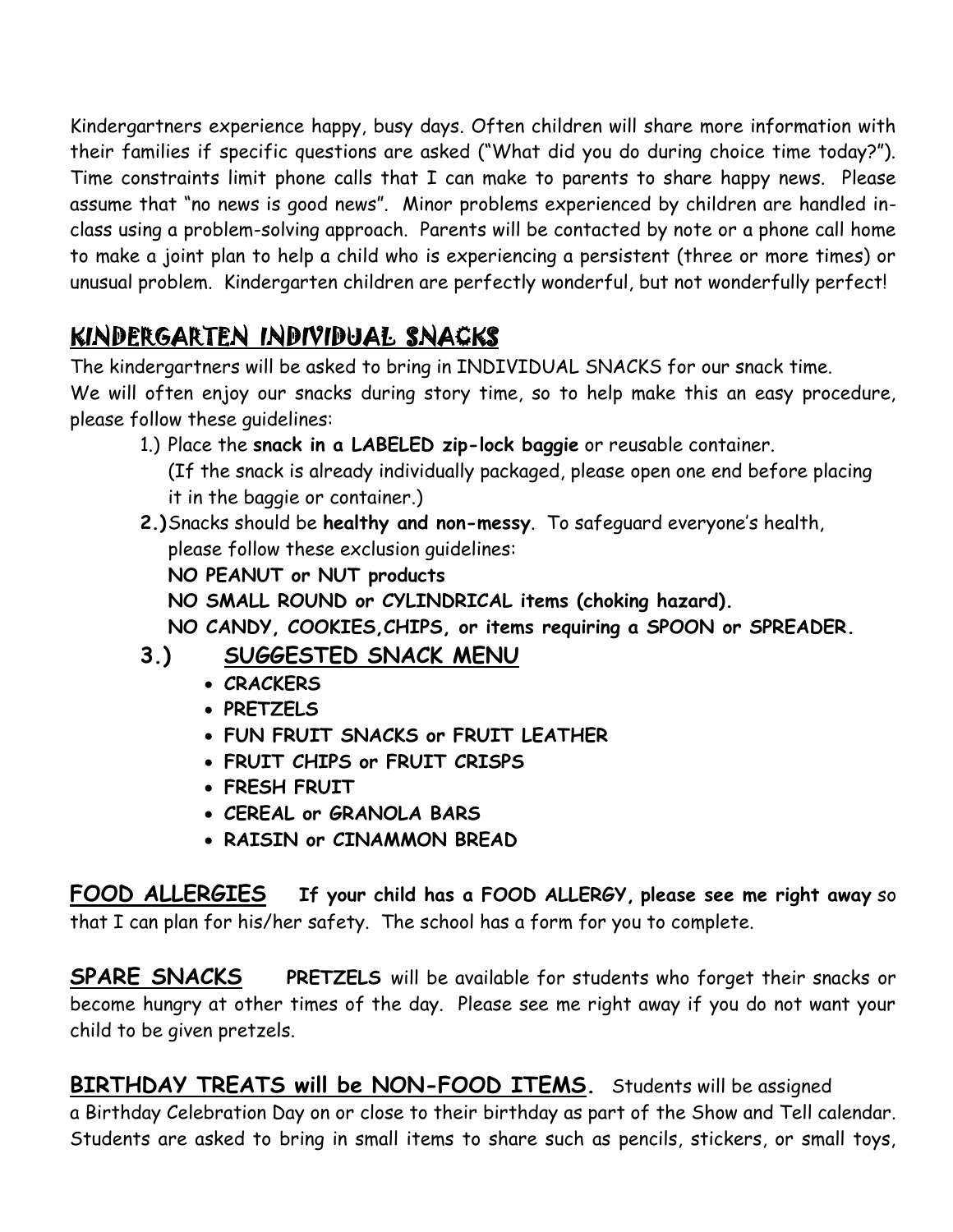such as those found in birthday treat bags. Students will receive a birthday crown from the teacher and a small surprise from the principal and office staff.

# SHOW and TELL CALENDAR / APPLE of the DAY

A SHOW and TELL CALENDAR will be sent home each month with the learning calendar, noting the "Apple of the Day" (Show and Tell person and Class Leader) and the weekly "Kerby Cougar". The calendar is created by first assigning birthdays and "Kerby Cougar" days. The rest of the open days are assigned by going down the class list. By the end of the year, all students will have had one "Kerby Cougar" week, one Birthday Celebration Day, and many chance sot be the "Apple". Each student will be the Birthday Apple on or near his/her birthday. Summer birthdays will be celebrated the last two weeks of school. If your child is absent or his/her assigned "Apple Day", he /she may bring a Show and Tell item on the first day back. If you know ahead of time that your child will not be in school on an assigned day, you may trade dates with another family and just notify me about the change.

# KERBY COUGAR WEEK

Each child will be assigned a "Letter Week" during the year to shine as our "Kerby Cougar". (Our first Kerby Cougars are children of veteran families.) Our Kerby Cougars receive special attention and provide the focus for many of our learning activities. The Kerby Cougar program is designed to boost self-esteem, speaking skills, and keep our program meaningful to children. Each day, the Kerby Cougar student has a special job:

- **MONDAY** Bring in a **TIMELINE POSTER** with 10 photos and pictures, **All About YOU!**
- **TUESDAY** Bring in a **COLLECTION** of similar items (**limit of 10**)
- **WEDNESDAY** Bring in a **FAVORITE BOOK** to share at storytime. You may invite a  **Grown up GUEST READER** to share your book with the class. Guest readers will usually share the story at the end of the day before class dismissal. The sharing day or time can be adjusted to meet individual needs.
- **THURSDAY** Decorate and bring in a **MYSTERY BOX or BAG** containing a "secret item". Have 3 clues ready to share with the class.
- **FRIDAY** Bring in a Show and Tell item, a bag of pretzel rods to add to our class supply jar, and napkins.  **You are the APPLE and the Cougar on this last day!**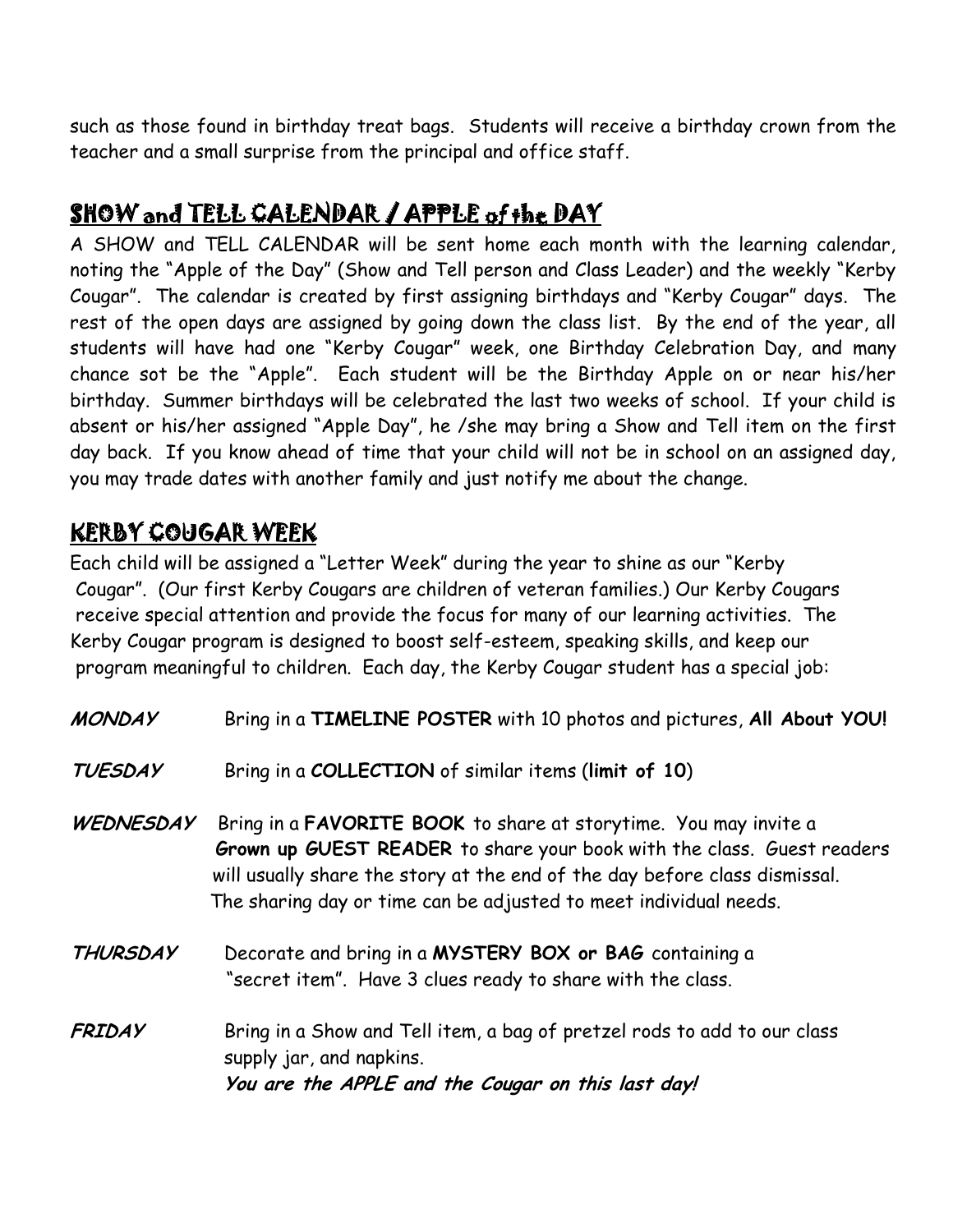Please note: We can usually be flexible on the learning sequences for these days, so please see me if you need to make an adjustment. Have fun with this special week!

# **SHOW and TELL**

"Show and Tell" is a special event in Kindergarten. This traditional learning activity helps integrate home/school learning, and promotes language arts and math skills. It helps students work on the Language Arts objectives for Public Discourse or Speaking.

Each month, students receive a learning calendar and a snack calendar. ALL-CLASS Show and Tell Days are theme-related and will be noted on the learning calendar. Students take turns being the person/leader of the day, known as the "APPLE". Students may bring **ONE toy** or item of interest to share on their assigned days. Toy weapons are NOT allowed. If your child is sick and misses the assigned day, he or she may bring a "Show and Tell item" on the first day back. Students may bring "special event" items or science discovery items at any time, with a **limit of one per week**.

Please remind your child to LEAVE OTHER TOYS AT HOME to enjoy after school.

#### LUNCH **11:36 – 12:24; Mondays 11:56 – 12:25**

Kindergarten students may bring their lunch to school or buy a hot lunch. **Each morning at Entry Time's Backpack Check, students will be asked if they have a Cold Lunch from home or if they will be buying a Hot Lunch.**

**COLD (LUNCHBOX) LUNCH** – Many students bring lunches from home. Please LABEL your child's lunchbox or paper bag. Food that is not consumed by your child at lunch will be sent home in the lunchbox to help you gauge the amount and type of food that your child is eating. Please note that the lunchroom does NOT HAVE a MICROWAVE for heating food.

**DRINKS** – White or chocolate milk or bottled water may be purchased for \$0.50. Money should just be placed in the lunchbox.

**HOT LUNCH –** Money for a hot lunch should be sent in a LABELED zip-lock baggie. The cost of lunch is \$2.50, which includes white or chocolate milk. Bottled water is NOT an option, but may be purchased for an additional \$0.50. Pizza is sold on Wednesdays, and the cost for an extra slice of pizza is \$1.25. Parents may place money on their student's account by sending a check to school made out to "GPPS" (Grosse Pointe Public School System). The school lunch program is run by the SODEXHO company. A monthly FOOD SELECTION CALENDAR will be available on the Kerby website.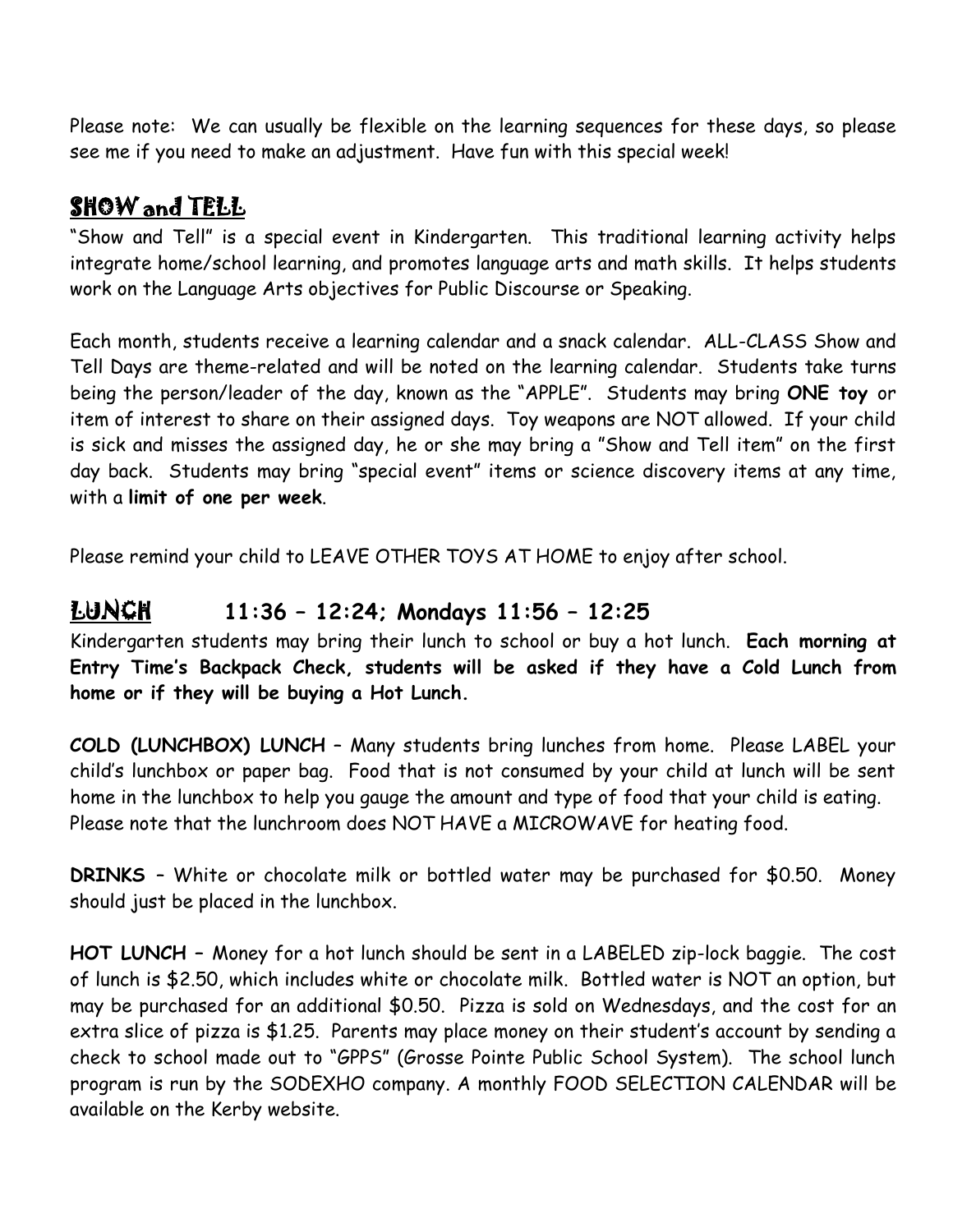**FORGOTTEN LUNCH** – If your child does not come to school with a lunch or lunch money, the office will try to contact you. If we are unable to reach a parent, your child may borrow money for a hot lunch one time. The school and SODEXHO ask that the borrowed money be repaid promptly so that it will be available for future "emergencies". If a student does not have a lunch, we cannot reach you, and lunch money has been borrowed and not repaid, he/she will be offered a lunch of Cheerios and milk.

**LUNCH SUPERVISION and SUPPORT** – The All Day Kindergarten classes will have a special lunchroom supervisor assigned to them along with designated service helpers. Support and encouragement will be provided for lunchroom procedures, opening food, etc. Good manners, safety procedures, and appropriate lunchroom behavior will be taught and reinforced. The students will also have extra adult and service helper supervision and support on the playground following lunch.

**LUNCH OFF SCHOOL PROPERTY -** Occasionally students go home or out to lunch. If your child will not be eating lunch at school, please SEND A NOTE. We will drop your child and the note off at the office on our way to the lunch room (gym). Parents will be responsible for their child's safety and well being until the lunch period ends. Returning students should line up on the Kindergarten Wall at 12:24. We strongly encourage parents to allow their children to remain at school for lunch during the first month so that students have a chance to learn lunchtime procedures and socialize with other students to help form early friendships.

#### SCHOOL CLOTHING

Your child will be most comfortable in washable clothing made for play that he or she can independently manipulate. Our classroom tends to be warm, so the "layered approach" works well, even on cold days. Tennis shoes are required for gym class, and are safest for outdoor play. If your child does not know how to tie shoes, please consider Velcro or slip-on tennis shoes. School policy mandates that socks must be worn with all types of footwear, including sandals. Jewelry can be very distracting during circle time (group) instruction, so students are often asked to put jewelry in their lockers until play time, or to save it for dress up time at home.

Please note that parents are not allowed in the classroom to assist with dressing skills. The teacher and service helpers will provide assistance and instruction as needed. Parent instruction and practice time at home in a less hectic environment can often help a motivated kindergartner learn dressing skills.

Please LABEL all outerwear with permanent marker or laundry labels.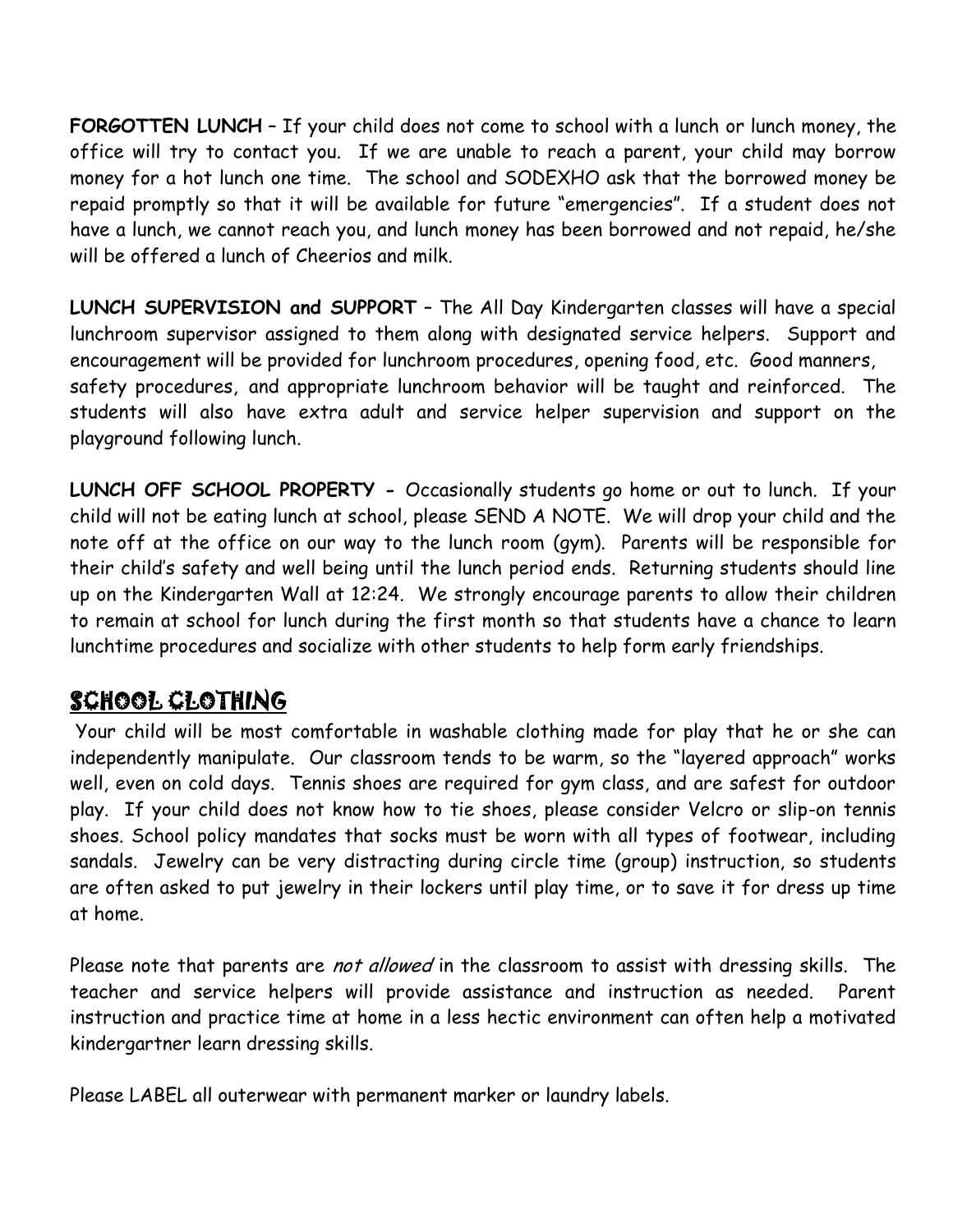# COLOR TEAMS

Children are divided into "Color Teams" in the classroom to promote friendships and social skills. Color teams assist with classroom management. They are **not** ability groups. Each month, students select a different learning buddy, and I combine the buddies into color teams. Color teams work together during Center or Table times. There are opportunities each day for the children to interact with all classmates.

# **LIBRARY**

Kindergartners visit the library each week for early literacy and library instruction. They select and sign out books. Library books are put right into backpacks upon our return from the library and are never taken out in class. This eliminates missing book problems. Please help your child choose a safe spot at home for library books, and return library books on Mondays. Children will receive a library card that may be used at all public libraries. They do not need to bring the card back to Kerby, as we have the information.

# BLOCK SCHEDULING

Our day is a wonderful combination of large and small group activities, with opportunities for individual and learning buddy work. Music, movement, and art activities are woven throughout our curriculum and our daily routine. Math and language arts instruction are offered on a planned basis each day, are woven into all curricular areas, and are offered on an exploratory basis at centers.

Classes with specialized teachers are offered in music, physical education, library, and art on a rotating four day "block" - A, B, C, and D Days. Students always have the same class on the same letter day, but the day of the week may vary as the block rotation is only four days long. "Special" classes are always offered at the same time, and are 45 minutes long.

All students visit the computer lab each week with half of the class at a time for small group instruction. When the class has successfully completed the computer orientation program, the classroom computers are opened. (This is usually in late October.)

Kerby sends a "Block Class" schedule home each month. However to eliminate confusion:

- Return library books on MONDAYS.
- Wear gym shoes to school each day!